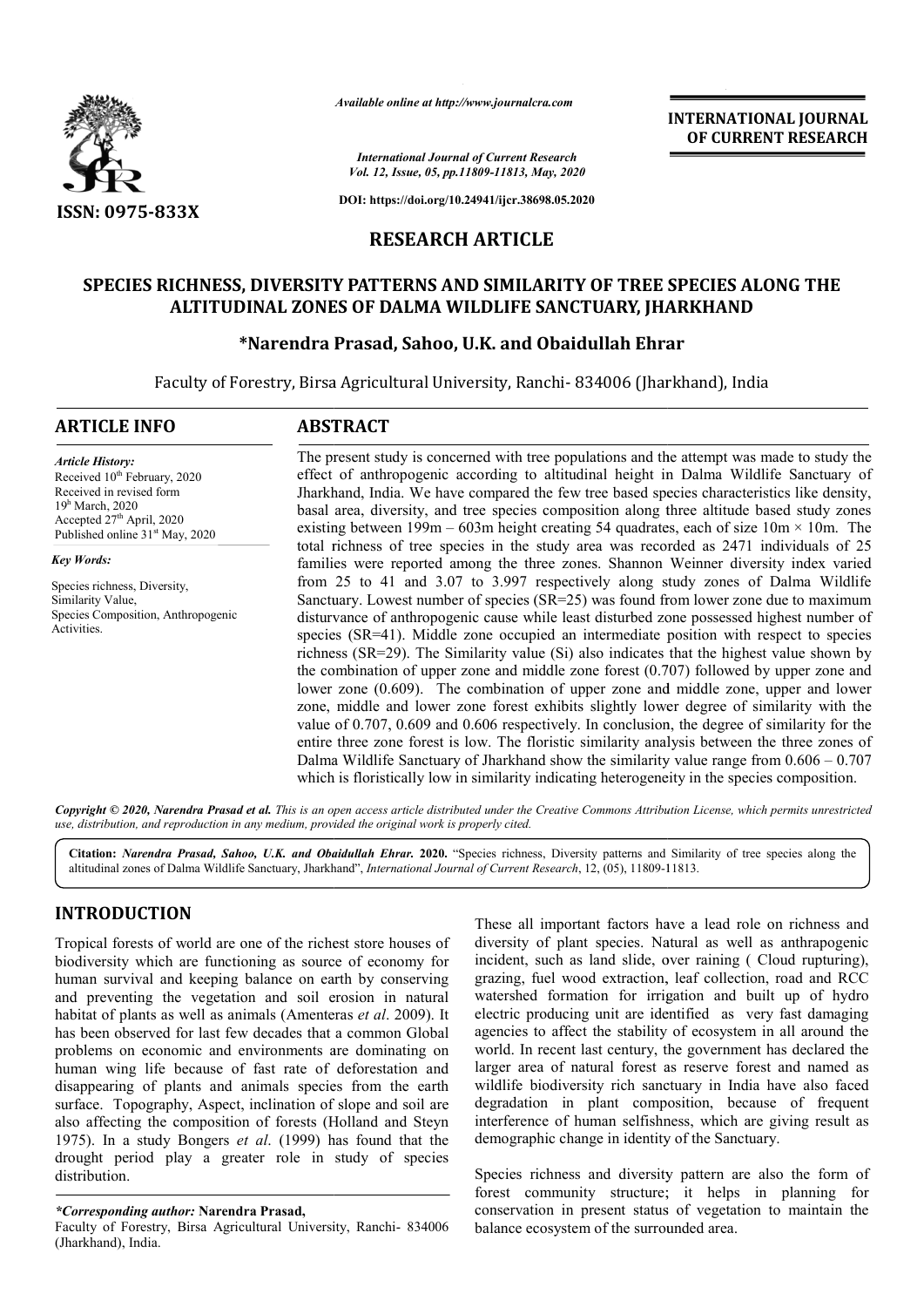Keeping in view of the aforesaid circumstances, we have carried out the research in one of the biggest Dalma Wildlife Sanctuary of Jharkhand.

### **MATERIALS AND METHODS**

**Study area:** The study was conducted during 2016 to 2018 in partial fulfilment of the requirement of the degree of Doctor of Philosophy in forestry of Mizoram University, Aizawl. The data were collected from Dalma wildlife sanctuary which is situated on the Chhotanagpur plateau of Jharkhand near the steel city of Jamshedpur and extends into portions of the East Singhbhum and Saraikela-Kharshanwa districts of Jharkhand it lies between Latitudes  $22^0$  46' 30" N and  $22^0$  57'N and Longitudes  $86^{\circ}$  3' 15" E and  $86^{\circ}$  26'30"E. Its eastern limit extends up to the border of Purulia district of West Bengal on the eastern side.



The entire Forest of Dalma Sanctuary fall in the catchment *area* of Subarnarekha River and Dimna Lake of Jamshedpur. The Sanctuary is 193.22 sq. kms (R.F. 45.56 sq. km, and P.F.—147.44 sq.km out of which 157.71 sq. kms were transferred by Dhalbhum Forest Division and the remaining 35.51 Sq.kms by Chaibasa North presently Saraikela Forest Division. Out of this, 193.22 sq. kms, the core area consists of 59.27 sq. kms. Soil of the sanctuary area is generally sandyloam and clayey-loam, often at places, pure laterite and moorum exist. On the hills and their slopes, soil is generally missing or very shallow. Erosion has exposed rocks, but due to water & soil conservation measures by contour trenches done in past years, the soil depth has built-up. In valleys, however, clayey-loam and clay do occur which sustain better quality of forests. Soil is generally shallow and mixed with rock and pebbles. Nutrient status of soil is low. The area has three distinct seasons- summer, rainy and winter. An unpleasant hot and dry weather prevails from March to June and hot westerly winds blow during the period. The maximum day temperature reaches 48°C and more. In the peak summer, the maximum day temperature recorded is 47°C in core area and *50*°C in buffer area. The rainy season extends from middle of June to middle of October and moderate temperature prevails in the area. The average rainfall in this area is 57 inches (1400 mm) and (lie average number of rainy days observed in a year are 85. The core area of the sanctuary experiences a bit more rainfall than the other parts of the sanctuary.

# **METHODOLOGY**

**Diversity index and Evenness:** Community diversity is the most direct measure of ecosystem fitness. The study of diversity is the study of variation in the number of different ecological circumstances. It has therefore been suggested that the 'Index of Diversity' can be an indication of the relative importance of the factors that are affecting the population balance as a whole. Diversity is composed of two distinct components, *viz.* the total number of species and how the abundance data are distributed among the species. First component refers to the richness and the second component is evenness or equitability.

**Shanon and Wiener diversity index (H<sup>1</sup> ) is calculated by the formulae using** 

$$
H^{l} = \sum_{i=1}^{S} p_i \text{ in } p_i
$$

Where,  $S =$  the number of species,  $pi =$  the proportion of individuals or abundance of the ith Species expressed as a proportion of total cover,  $\ln = \log \theta$  base n

**Species richness (SR):** Species richness is a measure of the number of species found in a sample. Since the larger the sample, the more species we would expect to find, the number of species is divided by the square root of the number of individuals in the sample. This particular measure of species richness is known as SR. ( Menhinick's index 1964)

$$
SR = \frac{S}{\sqrt{N}}
$$

Where,

 $S =$  Number of species in a community  $N =$  Number of individuals of all species in a community

**Similarity between study zones:** There are few indices are available that compare the similarity and dissimilarity between sites. The main objectivesis to express the ecological similarity of different sites.

Jaccard<sup>,S</sup> index of similarity( Si): The Jaccard's index (Krebs 1989; Krebs 2014) was used to calculate the species similarities between the forest ecosystem types. Jaccard's index is an approach based on abundance-based similarity index by comparing two cosystems depend on three incidence counts which takes into consideration the number of species shared by two ecosystems and the number of unique species found in each ecosystem (Chao et al.,2006; Loice, 2010).

$$
Si = a/a + b + c
$$

Where;

- $Si = Jaccard's index of similarity$
- $a =$  number of the same species appear in both ecosystem
- $b =$  number of unique species found in ecosystem 1
- $c =$  number of unique species found in ecosystem 2

#### **RESULT AND DISCUSSION**

In the present study, the species richness and Shannon Weinner diversity index varied from 25 to 41 and 3.07 to 3.997 respectively along study zones of Dalma Wildlife Sanctuary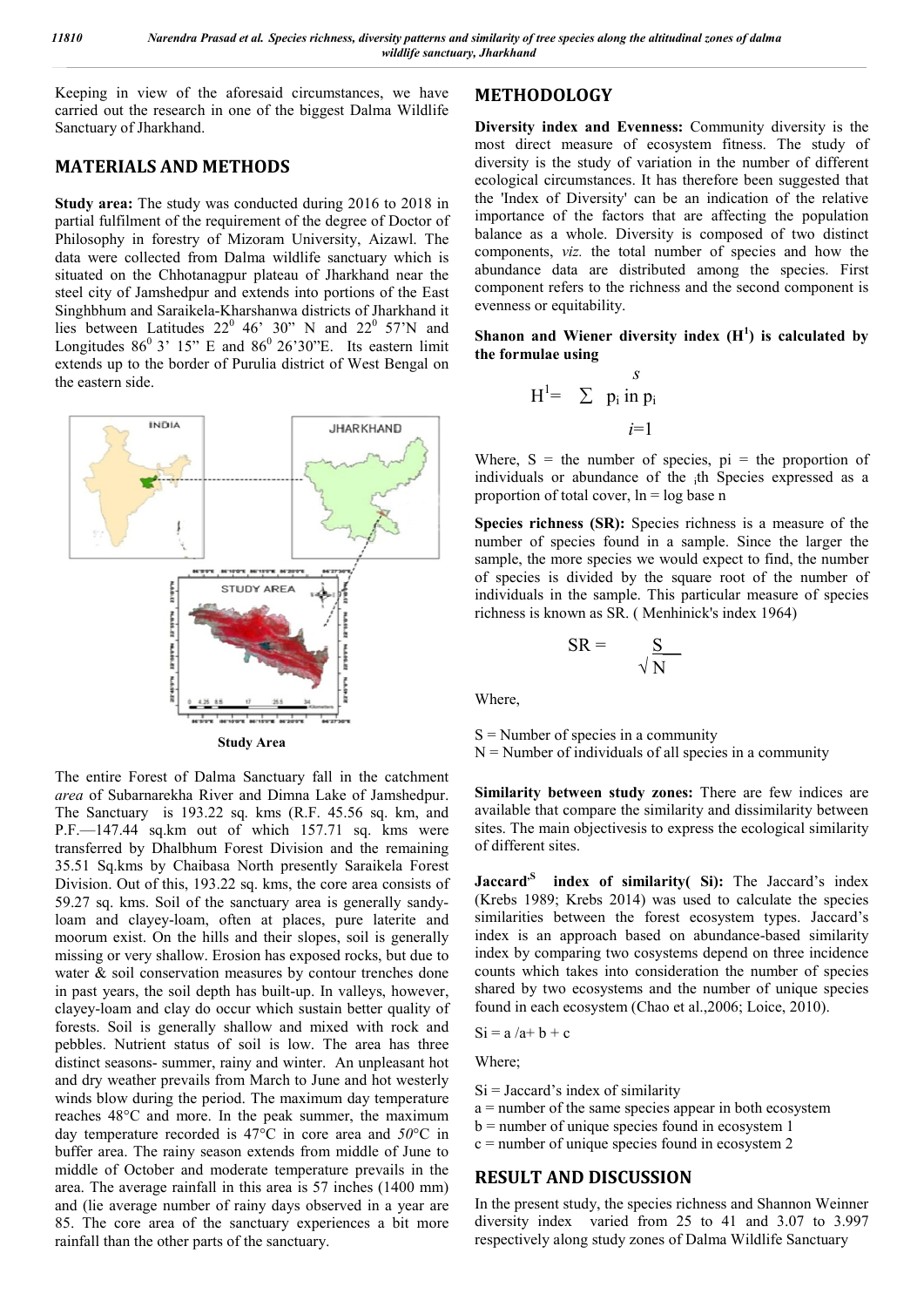#### **Result**

#### **Table 1. Forest Flora Species in Dalma Wildlife Sanctuary, Jharkhand.**

| Sl. No.        | <b>Botanical Name</b>          | Family                    | Sl. No.        | <b>Botanical Name</b>      | Family          |
|----------------|--------------------------------|---------------------------|----------------|----------------------------|-----------------|
|                | Tree                           |                           |                | Shrub                      |                 |
| $\mathbf{1}$   | Terminalia tomentosa           | Combretaceae              | $\mathbf{1}$   | Clerodendron Infortunatum  | Verbinaceae     |
| $\overline{c}$ | Shorea robusta                 | Dipterocarpaceae          | $\overline{c}$ | Desmodium Cephalotes       | Papalionaceae   |
| 3              | Lagerstroemia parviflora       | Lythraceae                | 3              | Melastoma Alabathricum     | Melastomaceae   |
| $\overline{4}$ | Aegle elephantum               | Rutceae                   | $\overline{4}$ | Agave vera                 | Amarvllidaceae  |
| 5              | Bauhinia retusu                | Caesalpiniaceae           | 5              | Vernonia Anthelmintica     | Compositae      |
| 6              | Calicarpa arborea              | Verbinaceae               | 6              | Vitex Negundu              | Verbinaceae     |
| 7              | Diospyros embryopteris         | Ebenaceae                 | 7              | Hibiscus Cannabinus        | Malvaceae       |
| 8              | Adina cordifolia               | Rubiaceae                 | 8              | Alangium lamarki           | Cornaceae       |
| 9              | Aegle marmelos                 | Rutaceae                  | 9              | Antedesma Ghaesmbilia      | Euphorbiaceae   |
| 10             | Morinda citrifolia             | Rubiaceae                 | 10             | Melia azedarch             | Miliaceae       |
| 11             | Cassia fistula                 | Caesalpiniaceae           | 11             | Diospyrus Melanoxylon      | Ebenaceae       |
| 12             | Albizia stipulate              | Compositeae               | 12             | Phylanthus emblica         | Euphorbiaceae   |
| 13             | Kydia calycina                 | Marvaceae                 | 13             | Flacourtia Romantechi      | <b>Bixaceae</b> |
| 14             | Cassia siamia                  | Caesalpinnaceae           | 14             | Gordenia Gumnifera         | Rubiaceae       |
| 15             | Schrebera swieteniodes         | Oleaceae                  | 15             | Flacartia Cramalatum       | Bixaceae        |
| 16             | Alstonia scholaris             | Apocynaceae               | 16             | Helicteris isora           | Sterculiceae    |
| 17             | Bauhinia racemosa              | Caesalpiniaceae           | 17             | Holarrhena Antidysenterica | Apocynaceae     |
| 18             | Albizzia stipulae              | Mimosaeae                 | 18             | Randia dumetorum           | Rubiaceae       |
| 19             | Anogeisus latifolia            | Combretaceae              | 19             | Xylosma Longifolium        | <b>Bixaceae</b> |
| 20             | Bridelia aretusa               | Euphorbibiceae            | 20             | Zyzyphus Cenoplia          | Rhanaceae       |
| 21             |                                |                           |                | Herb                       |                 |
| 22             | Buchnania latifolia            | Anacardiaceae<br>Bixaceae | $\mathbf{1}$   | Antidesma Ghaesmbilia      |                 |
|                | Casearia graviolens            |                           |                |                            | Euphorbiaceae   |
| 23             | Caseria tomentosa              | Samydaceae                | $\overline{c}$ | Curcuma amada              | Zingiberaceae   |
| 24             | Cedrella toona (Toona ciliate) | Meliaceae                 | 3              | Echinochloa Crusgali       | Graminae        |
| 25             | Cochlospermum gossipium        | Bixaceae                  | 4              | Heteropogon Contortus      | Gramineae       |
| 26             | Cleistanthus collinus          | Euphorbiaceae             | 5              | Chrysopogan Aciculate      | Gramineae       |
| 27             | Cleistanthus patulas           | Euphorbiaceae             | 6              | Panicum Maximum            | Gramineae       |
| 28             | Dillenia pentagyna             | Dilieniaceae              | $\overline{7}$ | Chrysopogan Gryllus        | Gramineae       |
| 29             | Eugenia jambolana              | Myrtaceae                 | 8              | Imperata Cylindrical       | Gramineae       |
| 30             | Feronia elephant               | Rutaceae                  | 9              | Cynodon Dactylon           | Gramineae       |
| 31             | Ficus hispida                  | Moraceae                  | 10             | Ischaemum amjustifolium    | Gramineae       |
| 32             | Grewia tiliaefolia             | Tiliaceae                 | 11             | Pennisetum setaria         | Gramineae       |
| 33             | Odina wodier                   | Anacardiaceae             | 12             | Ipomea batatas             | Convolvulaceae  |
| 34             | Oroxylom indicum               | Bignoniaceae              | 13             | Clerodendron siphonanthus  | Verbenaceae     |
| 35             | Pterocarpus marsupium          | Papilionaceae             | 14             | Ruellia berlaria           | Acanthaceae     |
| 36             | Semicarpus anacardium          | Anacardiaceae             | 15             | Basella latefolia          | Amarantaceae    |
| 37             | Soymida febrifuga              | Meliaceae                 | 16             | Apluda varia               | Gramineae       |
| 38             | Pterospermum pteragonum        | Sterculiaceae             | 17             | Cryptolepis buchanani      | Asclepidaceae   |
| 39             | Terminalia belerica            | Combretaceae              | 18             | Justicia betonica          | Acanthaceae     |
| 40             | Terminalia chebula             | Combretaceae              | 19             | Vernonia cinerea           | Compositeae     |
| 41             | Zizyphus jujube                | Rhamnaceae                | 20             | Indigophera pulchella      | Papilonaceae    |
|                |                                |                           | 21             | Wrightia tomentosa         | Apocynaceae     |
|                | Climber                        |                           |                |                            |                 |
| $\mathbf{1}$   | Melothria heterophylla         | Cucurbitaceae             | 8              | Rivea hypocrateriformis    | Covolvulaceae   |
| $\overline{c}$ | Vigna catiang                  | Papilionaceae             | 9              | Abrus precatorius          | Papilionaceae   |
| 3              | Chonemorpha macrophylla        | Apocynaceae               | 10             | Celastrus paniculata       | Acanthaceae     |
| 4              | Barleria spp.                  | Acanthaceae               | 11             | Bauhinia vahlii            | Caesalpiniaceae |
| 5              | Barleria cristata              | Acanthaceae               | 12             | Vitis repanda              | Ampelidaceae    |
| 6              | Cryptolepis buchanani          | Asclepiadaceae            | 13             | Smilex macrophylla         | Liliaceae       |
| 7              | Dioscorea belophylla           | Dioscoreaceae             | 14             | Asparagus racemosus        | Liliaceae       |

| Table 2. |  |  | Species richness and diversity pattern along study zones |  |
|----------|--|--|----------------------------------------------------------|--|
|          |  |  |                                                          |  |

| Study zone                  | Species Richness(SR) | Shannon Diversity Index(H) |
|-----------------------------|----------------------|----------------------------|
| Upper Zone $(454m - 603m)$  |                      | 3.333                      |
| Middle Zone $(250m - 452m)$ | 29                   | 3.997                      |
| Lower Zone $(199m - 250m)$  |                      | 3.073                      |

| Table 3. | Whittaker $(\beta$ diversity) |  |
|----------|-------------------------------|--|
|----------|-------------------------------|--|

| <b>Species</b> | ∪pper zone | Middle zone | Lower zone |
|----------------|------------|-------------|------------|
| Tree           | 2.32       | 3.28        | 3.80       |
| Shrub          | 2.70       | 3.60        | 2.84       |
| Herb           | 2.48       | 3.25        | 3.47       |
| Climber        | 2.54       | 3.00        | 3.67       |

#### **Table 4. Similarity Value of tree species in all three study zones**

| Comparisons between |                | Number of species in study zones |            |       |
|---------------------|----------------|----------------------------------|------------|-------|
| Study zones         | Upper zone     | Middle zone                      | Lower zone |       |
| UZ and MZ           | 4,             |                                  |            | 0.707 |
| UZ and LZ           | 4 <sub>1</sub> |                                  |            | 0.609 |
| MZ and LZ           | 29             |                                  |            | 0.606 |

UZ: Upper zone, MZ: Middle zone and LZ: Lower zone , Si: Similarity value.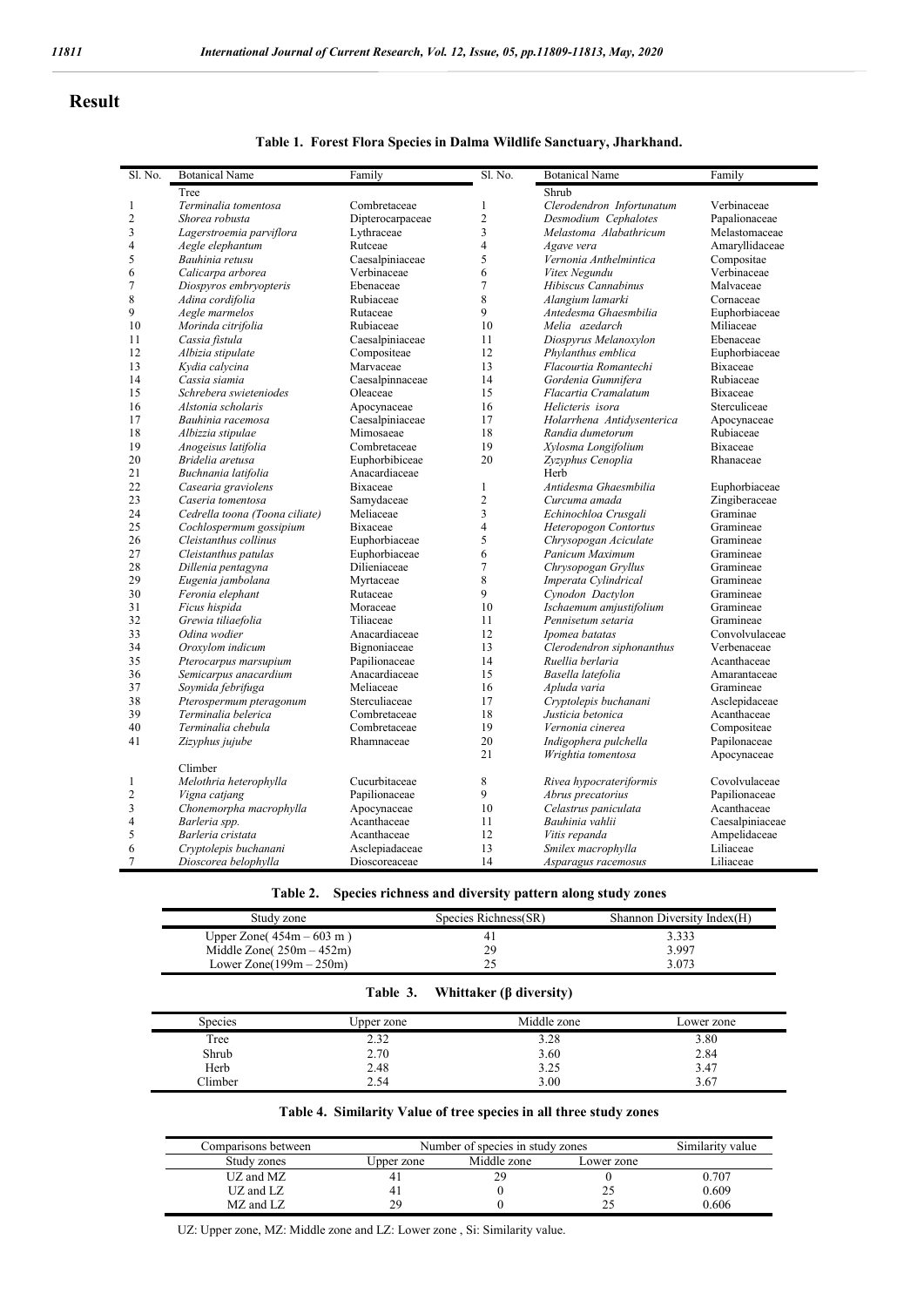

**Figure 1. Species richness and diversity pattern of tree species in upper, middle and lower zones**



**Figure 2. Whittaker (β diversity) of existing vegetation in all three zones**

(Table 5.20) Lowest number of species (SR=25) was found from lower zone due to maximum disturbances of anthropogenic cause while least disturbed zone possessed highest number of species (SR=41). Middle zone occupied an intermediate position with respect to species richness (SR=29). The highest value of Shannon Wiener index (3.997) was found for middle zones followed by upper zone (3.33) and lower zone (3.073). In the lower zone maximum and minimum species diversity was recorded for *Shorea robusta* (H= 0.518) and *Odina wodier ( H=0.015)* respectively. In the middle zone maximum and minimum species diversity was recorded for Shorea robusta H = 0.798) and *Cleistanthus collinus (D =0.010)* respectively while the maximum and minimum value for upper zone was recorded for *Shorea robusta (D =0.257)* and *Pterospermum pteragonum*  $(D = 0.006)$  respectively.

**Beta Diversity (β):** The Beta diversity of different plant type like Tree, Shrub, herb, and Climber ( table 3)Perusal of the data indicated in upper zone value of β – diversity is found maximum for Shrubby species(2.70), while in middle zone similar situation observed i.e. for shrub beta diversity is found maximum. On the other hand, for lower maximum beta diversity was calculated for tree species (3.80). The comparative of β- diversity value of tree, shrub, herb and climber species found at Dalma Wildlife Sanctuary for upper, middle and lower zone is also shown with graph (Figure 2). In upper zone the value of beta diversity was observed low for tree, shrub, herb and climber.

**Similarity:** The Similarity value(Si) also indicates that the highest value (Table 4) shown by the combination of upper zone and middle zone forest(0.707) followed by upper zone and lower zone(0.609). The combination of upper zone and middle zone, upper and lower zone, middle and lower zone

forest exhibits slightly lower degree of similarity with the value of 0.707, 0.609 and 0.606 respectively. In conclusion, the degree of similarity for the entire three zone forest is low and indicating heterogeneity in the species composition.

#### **DISCUSSION**

In upper zone maximum number of genera (4) belonged to Combretaceae and Caesalpiniaceae, whereas in middle zone similar to upper zone maximum genera were found from Caesalpiniaceae and in lower zone again Caesalpiniaceae is reported by three (3) species. Bixaceae family showed maximum plant in under shrub groups, upper zone (3) and middle zone (2) respectively. While in lower zone Rubiaceae and Euphorbiaceae have found from 2 genera in each. Under the herbaceous category in all these zones, members of Gramineae dominated indicating 10, 7, and 6 for upper, middle and lower zone respectively (Table 1). In upper zone for trees, maximum IVI was found for *Shorea robusta* (19.25) whereas in case of middle zone, the *Terminalia tomentosa* showed maximum IVI (15.52) and on the other hand in the lower zone again *Terminalia belerica* represented 18.81 IVI value. Similar results were obtained by Lalfakawma *et al* (2009) while studying community composition and tree population structure in undisturbed and disturbed tropical semi-evergreen forest stands of north-east India. Similar patterns of diversity across altitudinal gradients have been observed in other studies in the Himalayan regions (Kharkwal *et al*. 2005; Tanner *et al*. 1998; Vazquez and Givnish, 1998), Diversity of life-forms usually decreases with increasing altitude and one or two lifeforms remain at extreme altitudes (Pavón *et al.* 2000). Altitude itself represents a complex combination of related climatic variables closely correlated with numerous other environmental properties (soil texture, nutrients, substrate stability, etc.; Ramsay and Oxley, 1997). Within one altitude the cofactors like topography, aspect, inclination of slope and soil type further effect the forest composition (Holland and Steyn, 1975). The highest value of Shannon Wiener index (3.997) was found for middle zones followed by upper zone (3.33) and lower zone(3.073). In the lower zone maximum and minimum species diversity was recorded for *Shorea robusta* (H= 0.518) and *Odina wodier (H=0.015)* respectively. In the middle zone maximum and minimum species diversity was recorded for *Shorea robusta* (H = 0.798) and *Cleistanthus collinus (D =0.010)* respectively while the maximum and minimum value for upper zone was recorded for *Shorea robust (D =0.257)* and *Pterospermum pteragonum* ( $D = 0.006$ ) respectively. In the present study, the species richness and Shannon Weinner diversity index varied from 25 to 41 and 3.07 to 3.997, respectively in study zones of Dalma Wildlife Sanctuary (table 2) Lowest number of species (SR=25) was found from lower zone due to maximum disturbance of anthropogenic cause while least disturbed zone possessed highest number of species (SR=41). Middle zone occupied an intermediate position with respect to species richness (SR=29). In a study Singh *et al*. (1994) reported that *P. roxburghii*-mixed broad-leaved forests had the highest species richness, while high elevation forests had the lowest. Burns (1995) and Austin *et al*. (1996) have found that the total species richness was greatest at lower elevation and warmer sites. The overall pattern of species richness showed a sharp decline as the altitude increased beyond 3000m asl. A similar pattern of tree species richness (deciduous) in timberline area was reported by Rawal et al. (1991). The low elevation appeared likely to be drier although